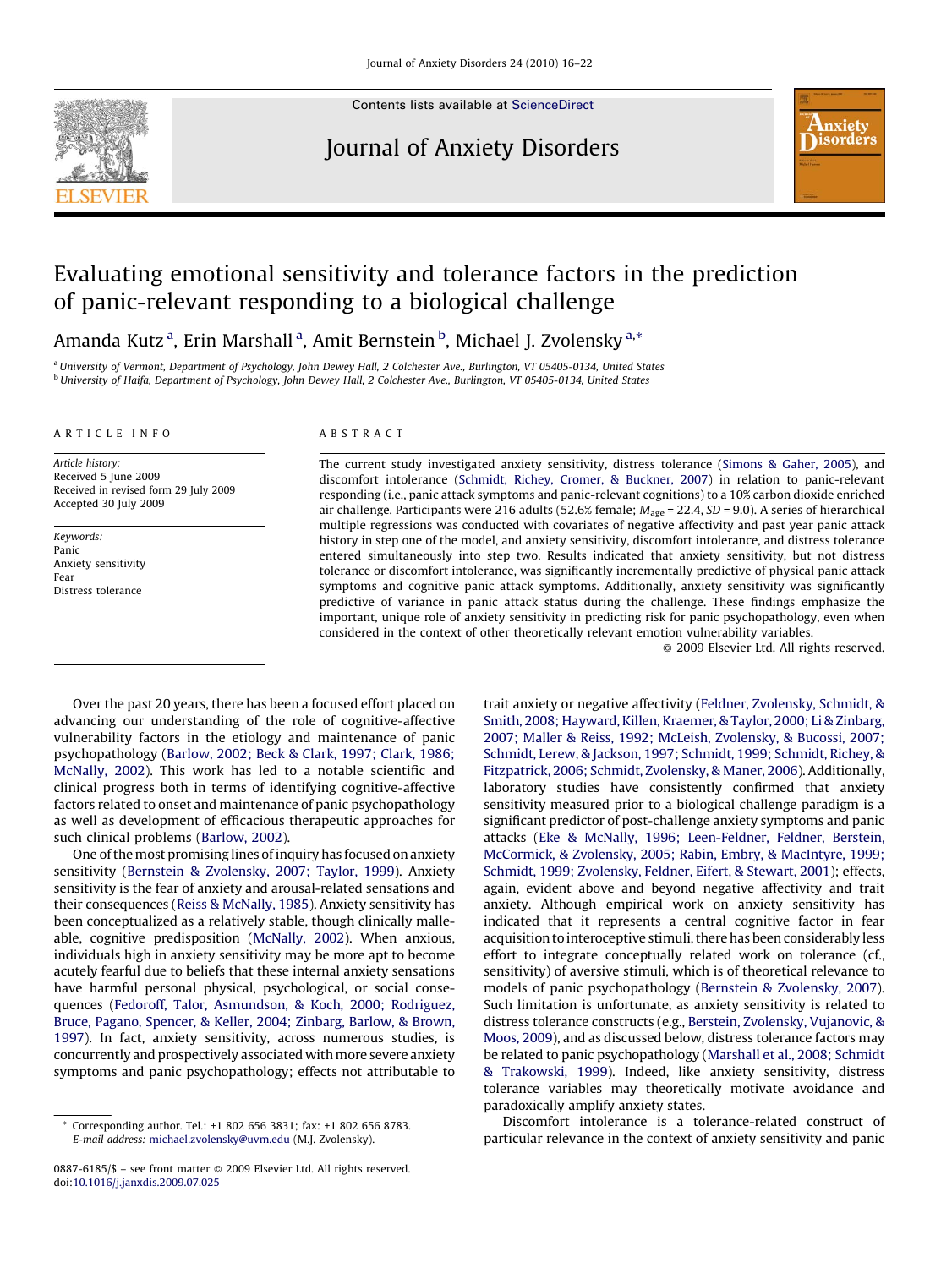vulnerability. Discomfort intolerance is operationalized as individual differences in capacity to withstand uncomfortable physical sensations [\(Schmidt & Lerew, 1998; Schmidt et al., 2007; Schmidt,](#page--1-0) [Richey, et al., 2006; Schmidt, Zvolensky, et al., 2006\)](#page--1-0). Conceptually, discomfort intolerance may be relevant to vulnerability for panic psychopathology because persons less able to tolerate aversive physical sensations (e.g., anxious arousal) may be less able to withstand such stimuli, and therefore, escape or avoid situations (e.g., public settings) or activities (e.g., exercise) that may trigger them [\(Schmidt & Lerew, 1998\)](#page--1-0); possibly, placing themselves at greater risk for maladaptive panic-relevant avoidance learning. [Smit](#page--1-0) [et al. \(2006\),](#page--1-0) using the Discomfort Intolerance Scale (DIS), have found that discomfort intolerance is (a) elevated among clinical samples, particularly persons with panic disorder, compared to persons without a clinical disorder; and (b)moderately concurrently and prospectively associated with measures of anxiety symptoms, with weaker associations for indices of depressive symptoms ([Schmidt, Richey, et al., 2006; Schmidt, Zvolensky, et al., 2006\)](#page--1-0). Discomfort intolerance has been initially explored in relation to anxious and fearful responding to laboratory stressors. For example, using a carbon dioxide enriched air  $(CO<sub>2</sub>)$  paradigm among clinical  $(n = 45)$  and non-clinical  $(n = 45)$  samples, [Schmidt and Trakowski](#page--1-0) [\(1999\)](#page--1-0)found discomfort intolerance was significantly predictive of a greater fear response only among the non-clinical group. The lack of an effect in the clinical groupmay have been due to a truncated range of discomfort intolerance among that group ([Schmidt & Trakowski,](#page--1-0) [1999\)](#page--1-0). Other studies have found that discomfort intolerance is related to statistically significant, but small, increases in anxiety symptoms during biological challenge among non-clinical participants in a laboratory setting ([Bonn-Miller, Zvolensky, & Bernstein,](#page--1-0) [2009; Schmidt et al., 2007](#page--1-0)). These data collectively suggest that discomfort intolerance may be related to anxious and fearful responding to bodily sensations, although a comprehensive examination of this construct in the context of other related tolerance factors (see subsequent paragraph), has not been completed.

Like discomfort intolerance, distress tolerance is another tolerance construct of theoretical relevance to anxiety sensitivity and panic psychopathology vulnerability [\(Berstein et al., 2009\)](#page--1-0). [Simons and Gaher \(2005\)](#page--1-0) conceptualize distress tolerance as an individual's ability to withstand negative psychological or emotional states ([Simons & Gaher, 2005\)](#page--1-0). Initial study has shown that distress tolerance, as measured by the Distress Tolerance Scale (DTS; [Simons & Gaher, 2005](#page--1-0)), is negatively associated with measures of affective distress (negative affectivity) and dysregulation (lability). Other work has found that lower levels of distress tolerance, particularly under conditions of higher degrees of life stress, are related to greater endorsement of poor mental health outcomes (e.g., depressive symptoms; Anestis, Lazou, Pörtner, & [Michaelidis, 2007; O'Cleirigh, Ironson, & Smits, 2007; Zvolensky](#page--1-0) [et al., 2009](#page--1-0)). For example, [Buckner, Bonn-Miller, Zvolensky, &](#page--1-0) [Schmidt \(2007\)](#page--1-0) found that DTS scores concurrently mediated the relationship between depressive symptoms and both marijuana and alcohol use problems. Overall, distress tolerance is related to a variety of psychological symptoms. These data, although limited, highlight the potential role of distress tolerance as a risk marker for a variety of psychopathological symptoms. It is presently unclear, however, whether distress tolerance relates to anxious and fearful responding to panic-relevant bodily sensations. Theoretically, persons less capable of tolerating acute anxiety and related emotional states elicited by physiological arousal may be more apt to experience such sensations as intense and uncontrollable and thereby paradoxically amplify the anxiety.

Together, several studies suggest that anxiety sensitivity plays an important role in the experience of anxiety and panic. However, no study has directly examined anxiety sensitivity in the context of discomfort intolerance and distress tolerance in a biological challenge paradigm. Given that anxiety sensitivity is related to both discomfort intolerance ([Schmidt, Richey, et al., 2006;](#page--1-0) [Schmidt, Zvolensky, et al., 2006\)](#page--1-0) and distress tolerance [\(Zvolensky](#page--1-0) [et al., 2009\)](#page--1-0), and both discomfort intolerance and distress tolerance are putatively related to greater risk for anxiety symptoms, there is a need for a direct test of the incremental predictive validity of anxiety sensitivity beyond these two tolerance variables, as well as the incremental predictive utility of distress tolerance and discomfort intolerance beyond anxiety sensitivity. Therefore, the primary purpose of the present investigation was to concurrently examine the predictive power of anxiety sensitivity relative to discomfort intolerance and distress tolerance in regard to panicrelevant self-reported symptoms following direct exposure to perturbation in bodily sensations. It was hypothesized that, when examined concurrently, anxiety sensitivity, but not distress tolerance or discomfort intolerance, would significantly predict DSM-IV panic attacks in the laboratory, as well as intensity of cognitive and physical panic attack sensations. These effects were expected to be evident above and beyond negative affectivity, lifetime panic attack history, and shared variance with both discomfort intolerance and distress tolerance. Our hypothesis was grounded in the large body of literature identifying AS as a unique risk factor in the pathogenesis of panic-spectrum problems; and despite their theoretical promise, the lack of strong empirical evidence to-date that distress tolerance or discomfort intolerance would account for unique variance beyond AS.

#### 1. Method

### 1.1. Participants

Participants were 216 adults (52.6% female;  $M_{\text{age}} = 22.4$ ,  $SD = 9.0$ ) recruited from the greater Burlington, VT community via flyers and advertisements in local newspapers. The racial distribution generally reflected that of the State of Vermont (State of Vermont Department of Health, 2007), with 91.1% of the total sample identifying as Caucasian, 1.9% African-American, 1.5% Hispanic, .7% Asian, and 4.8% as Other. Approximately 42.6% of participants reported being daily smokers, averaging 13.8 (SD = 6.9) cigarettes per day. With regard to alcohol consumption, 75.6% reported drinking alcohol at least 2–4 times per month as measured by the Alcohol Use Disorders Identification Test (AUDIT; [Babor, de la Fuente, Saunders, & Grant, 1992\)](#page--1-0). Participants reported a mean alcohol consumption score (frequency-by-quantity per occasion; [Stewart, Zvolensky, & Eifert, 2001\)](#page--1-0) of 6.8 (SD = 4.9). Additionally, participants scored a mean of  $9.8$  (SD = 6.42) on the AUDIT, indicating at least moderate alcohol problems, with 63.1% meeting criteria for current alcohol use problems (i.e., scoring 8 or greater on the AUDIT; [Babor et al., 1992](#page--1-0)).

Exclusionary criteria for the current study included: (1) limited mental competency or the inability to provide informed, written consent; (2) current suicidal or homicidal ideation; (3) current or past history of psychosis; (4) current (past 6-month) Axis I psychopathology (except for substance use disorders); (5) current major medical problems (e.g., heart disease, cancer); (6) current substance dependence (other than nicotine); and (7) self-reported pregnancy. Exclusionary criteria help ensure the safety of participants during the biological challenge wherein fear reactivity to bodily sensations was tested and rule out alternative explanations related to any observed effects (e.g., effects being due to psychopathology rather than the studied variables; [Forsyth &](#page--1-0) [Zvolensky, 2002\)](#page--1-0). Individuals with current nicotine dependence were not excluded from the current study, given that one of the larger investigations providing data for these analyses explicitly focused on relations between smoking and panic responsivity.